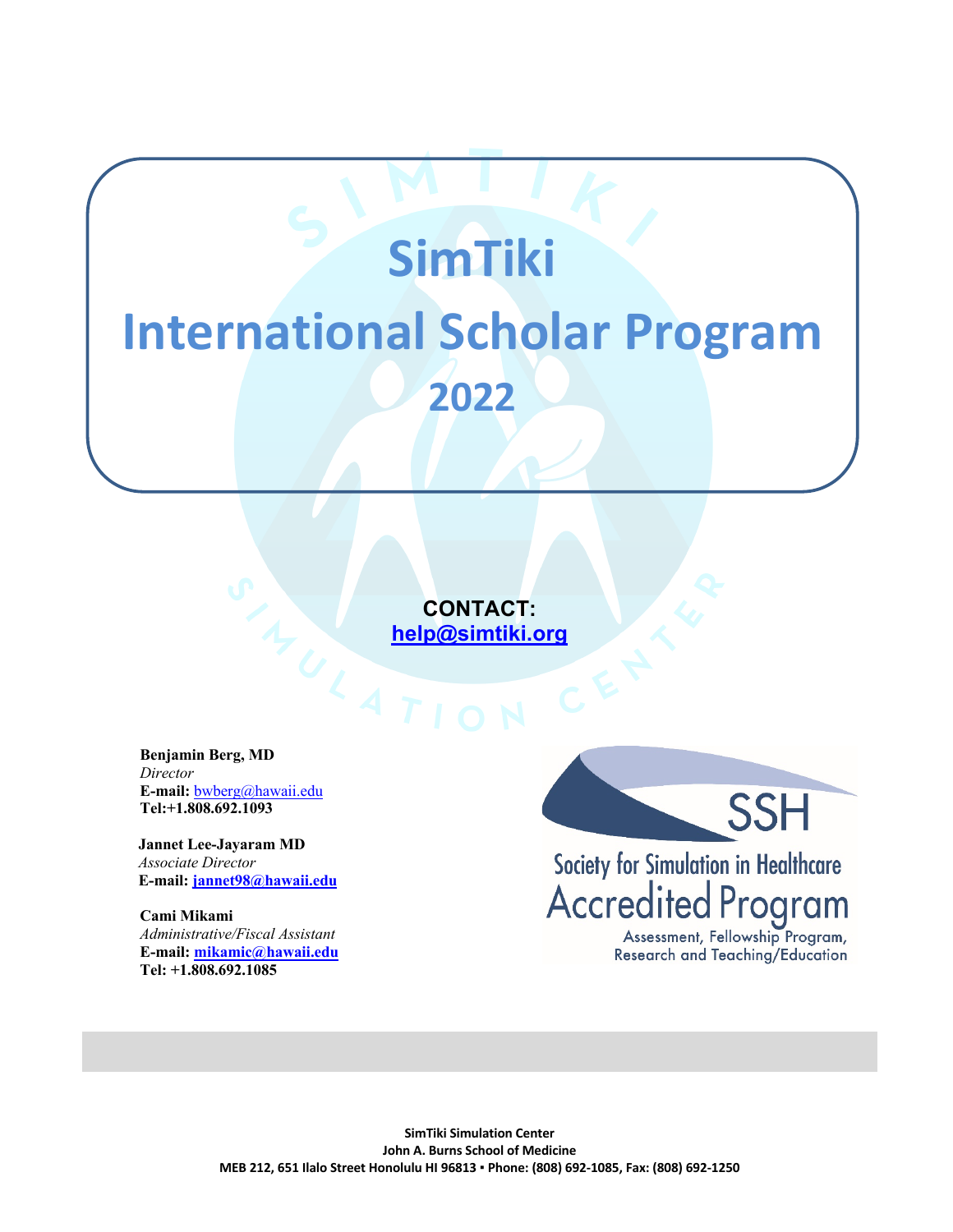

#### **PROGRAM INFORMATION**

The International Scholar program curriculum is a framework for independent post graduate study. We provide academic resources, faculty, and educational programs. Visiting scholars will join scheduled faculty development activities and complete independent scholarly activities in collaboration with SimTiki Simulation Center Faculty. We hope to find the best match for your interests and support for your independent scholarly activities. International Scholars receive an official appointment at the University of Hawaii John A. Burns School of Medicine as a Visiting Scholar and are awarded a University of Hawaii, John A Burns School of Medicine SimTiki International Scholar Certificate upon completion of the program. Scholarly focus areas may include research, curriculum development, and professional development in simulation-based education or other healthcare domains.

#### **The SimTiki International Scholar Program (ISP) is distinct from the SimTiki Simulation Fellowship Program.**

#### **Enrollment Requirements:**

- 1) Enrollment is limited and we are unable to accept all applicants
- 2) Enrollment terms of 8-12 months are available
- 3) English Language skills are required
- 4) Early application is strongly encouraged (8-12 months prior to enrollment)
- 5) An interview is required
- 6) Submission of a program application is required
- 7) Applicants must prepare an independent study plan with objectives
- 8) Proof of funding is required prior to enrollment
- 9) Letters of acceptance will be provided to support applicant funding requests
- 10) Applicants must be eligible for a United States J1 Visa
- 11) Program Start and Completion dates must be established prior to J1 Visa application

#### **SimTiki International Scholar Activities:**

- Self-directed scholarly activity
- International Meetings
- Scheduled International Simulation education programs at SimTiki
	- o Internet Journal Club
	- o Simulation colloquium series
	- o SimBites
	- o SimTrends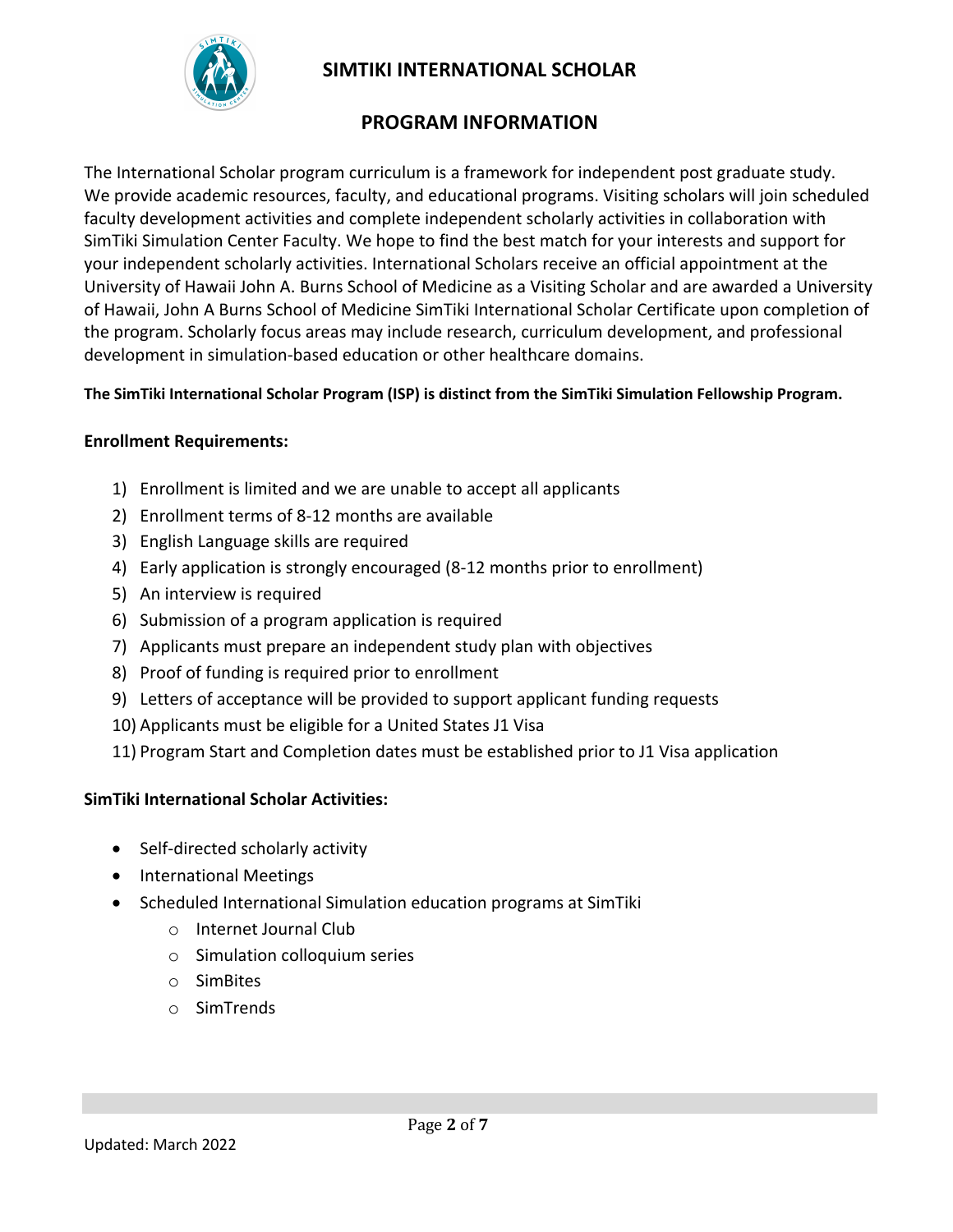

# **PROGRAM INFORMATION**

- Monthly Program Director meetings
	- o Independent study updates
	- o Scholar progress report
	- o Director feedback
	- o

#### **Funding [2022]:**

University of Hawaii/SimTiki funding is not available to support Visiting Scholars.

#### **Fee:**

International Scholar registration: USD \$13,000

#### **Visa:**

The necessary documentation required to obtain the J-1 visa will be outlined in the Letter of Invitation when you are selected as a Visiting Scholar.

#### **Health Insurance:**

Health insurance is required during your stay in Hawaii. A Clarification of Health Insurance Coverage Form will be forwarded when you begin the J1 Visa application process. You will have the option to obtain a University of Hawaii sponsored plan if you do not have insurance from your home country.

| Mail/Fax/E-mail Applications to: | Benjamin Berg MD                 |
|----------------------------------|----------------------------------|
|                                  | <b>Fellowship Director</b>       |
|                                  | SimTiki Simulation Center        |
|                                  | John A. Burns School of Medicine |
|                                  | 651 Ilalo Street, MEB 212        |
|                                  | Honolulu, HI 96813 USA           |

Fax: (808)-692-1250

E-mail: mikamic@hawaii.edu

**Information:** SimTiki Simulation Center – www.simtiki.org John A. Burns School of Medicine - www.jabsom.hawaii.edu University of Hawaii at Manoa – www.hawaii.edu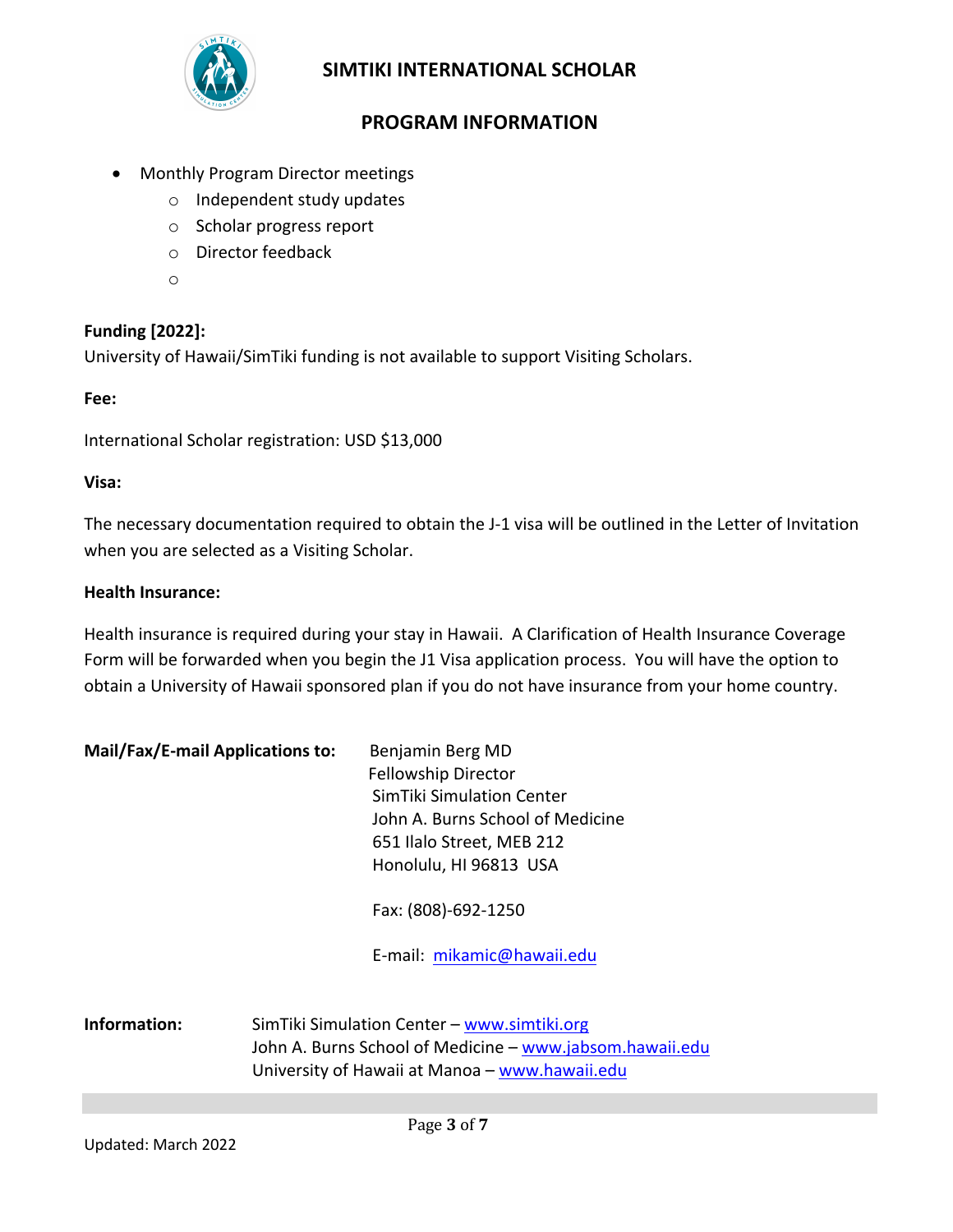

#### **PROGRAM INFORMATION**

# **INTERNATIONAL SCHOLAR PROGRAM DESCRIPTION**

**Program Directors**

Benjamin W Berg MD Professor of Medicine Director SimTiki Simulation Center Jannet Lee-Jayaram MD Associate Professor of Pediatrics Associate Director SimTiki Simulation Center

The International Scholar program at SimTiki, John A Burns School of Medicine, University of Hawaii enrolls post graduate healthcare professionals for up to one year. The SimTiki International Scholar Program (ISP) focuses on independent study and a flexible program plan which is distinct from the SimTiki Simulation Fellowship Program. Curriculum details are based on each participant's professional schedule requirements, academic interests, home institution requirements, and overall availability of International Scholar positions at SimTiki. Enrollment dates are flexible to accommodate applicant schedules.

International Scholars applicants submit an independent scholarly activity plan with objectives to be accomplished. Each visiting scholar is required to articulate a clear plan for their own learning and objectives as a Visiting Scholar.

- 1. International Scholars receive a University of Hawaii Appointment as a Visiting Scholar.
- 2. Participation is self-funded. No Funds are available for support of SimTiki Visiting Scholars
- 3. The program is an English language program
- 4. You will join scheduled faculty development activities of the center
- 5. You will observe simulation based educational programs of our center we conduct over 200 educational programs per year. The full catalogue of courses is available on the web site (www.simtiki.org)
- 6. International Scholars will meet with program directors regularly to provide updates on progress in the scholarly activity plan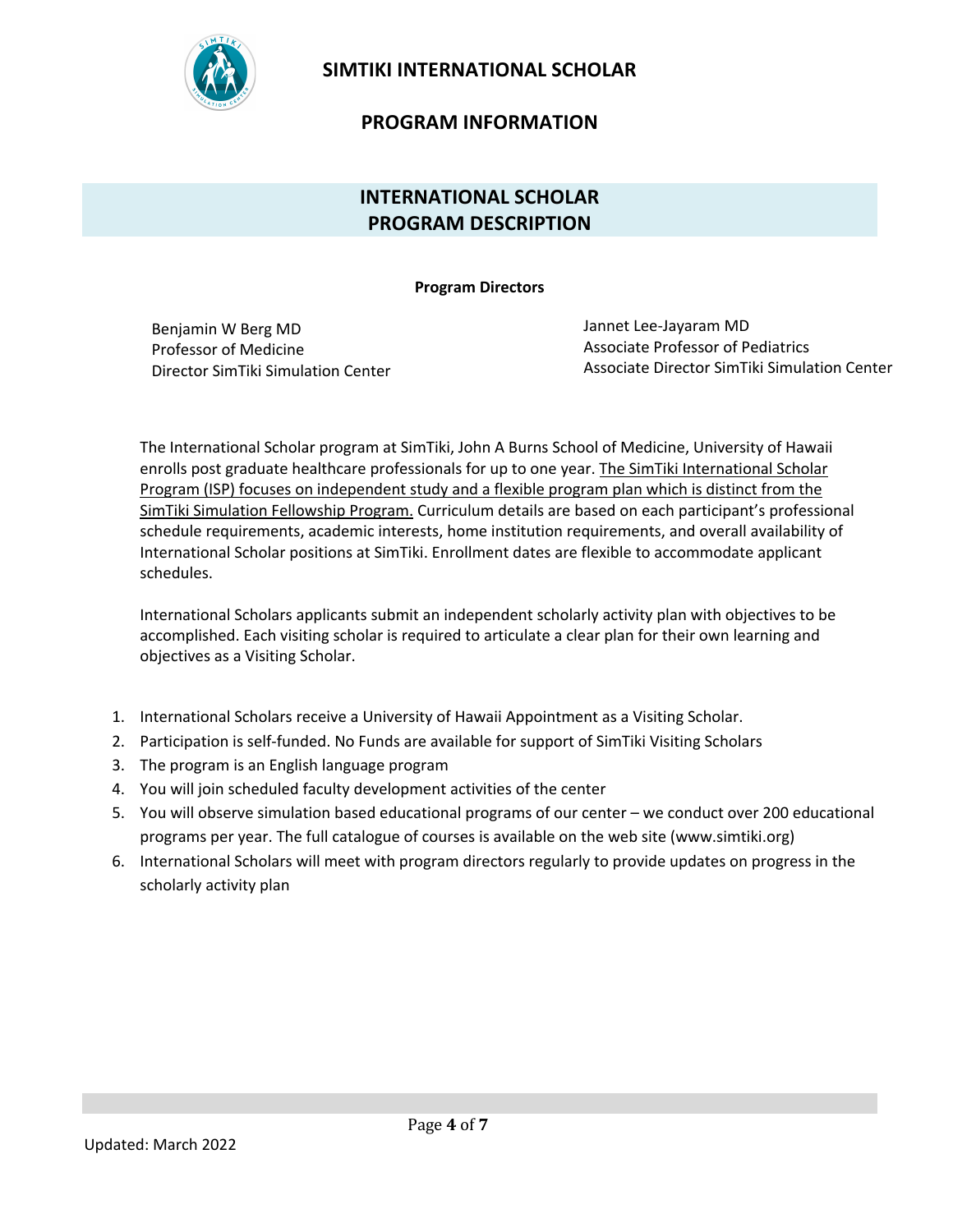

#### **PROGRAM INFORMATION**

**Visiting Scholars gain significant experience through observation and scheduled academic activities in the following areas of simulation based education:**

- a. Instructional design and curriculum development International Scholars will develop knowledge and skills for curriculum development upon return to their home institutions
	- i. Task training
	- ii. Medical Decision making
	- iii. Teamwork
	- iv. Protocol based care
	- v. Patient Safety
	- vi. Faculty development
	- vii. Multi-modality instruction/curriculum design (Simulation, computer-based learning, etc)
	- viii. Simulator programming
- b. Knowledge of multiple simulation based instructional methods International Scholars will learn about practical application of simulation based education topics:
	- i. Individual training
	- ii. Small group training
	- iii. Large group training
	- iv. Skills training
	- v. Scenario-based learning
	- vi. Assessment methods
	- vii. Debriefing and Facilitation
	- viii. Standardized patients and confederates in simulation-based education
- c. Educational research

International Scholars are encouraged to learn about educational research activities at SimTiki. Participants will not conduct a SimTiki based research project

Completion of *CITI* **-** *Collaborative Institutional Training Initiative* Human Subjects Research certification is available

d. Integrated Scholarly Activities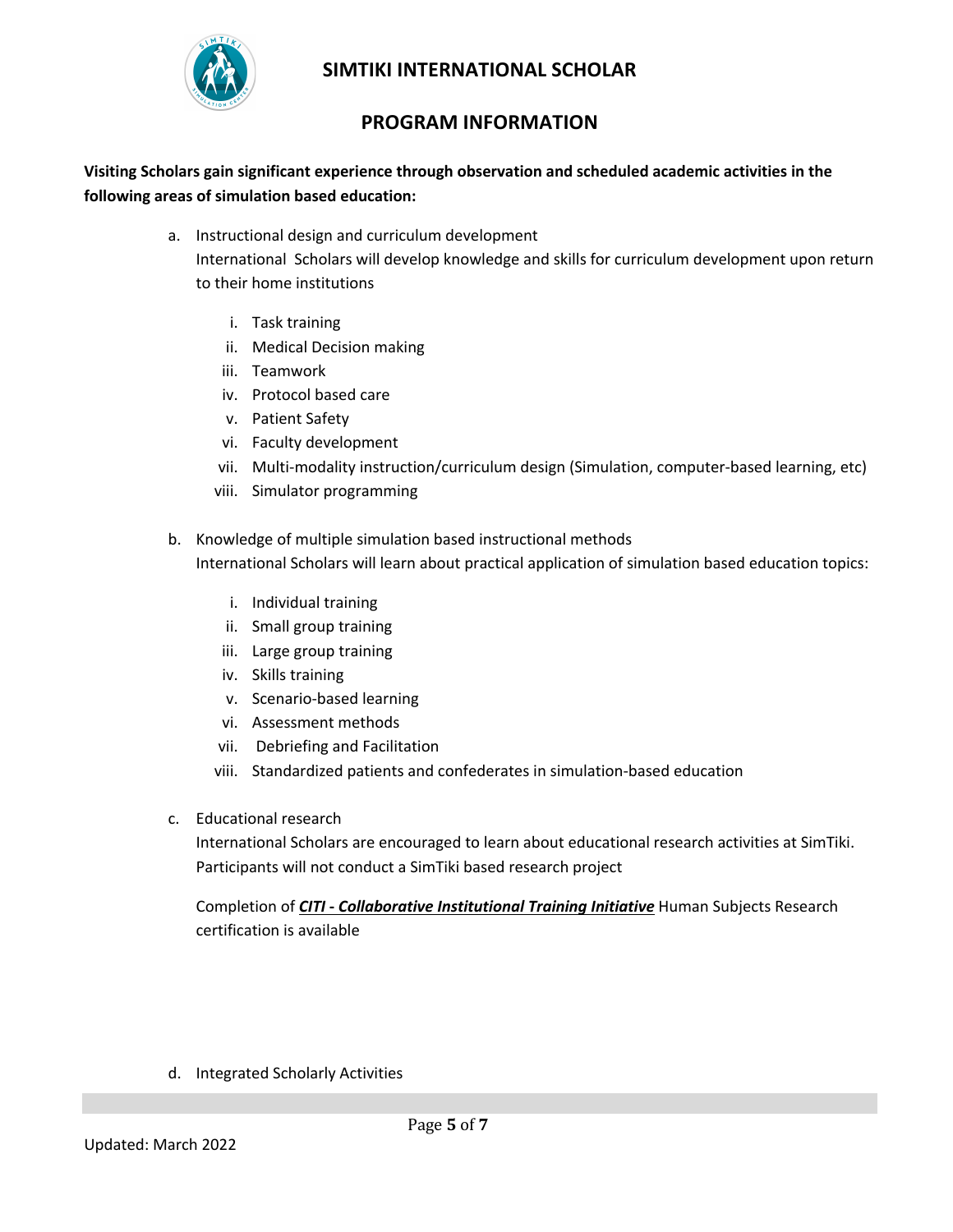

# **PROGRAM INFORMATION**

International Scholars participate in multiple regularly scheduled professional development activities

- i. Monthly Journal Club You will attend a monthly meeting in which a critical analysis of one article is conducted by Fellows for web-based group discussion conducted with international participants.
- ii. Bi-Monthly SimTrends A senior level forum for discussion of current and classical topics in Simulation based education. Web participation with international faculty and program graduates is facilitated by SimTiki fellows who review a topic and facilitate the session.
- iii. SimBites SimBites is a quarterly Faculty Development session provided for faculty in our University who are interested in beginning to teach with simulation. It is conducted as a structured discussion group in a focused area of simulation based education
- iv. Academy Colloquium

International Scholars will attend and participate in this small group academic session which repeats on a 10 week cycle. The program is provided for visiting participants in the SimTiki Academy program and International Scholars. Colloquium topics:

Debriefing, Facilitation, Learner and Program Assessment, Needs Assessment, Deliberate Practice and Mastery Learning, Simulation program management, Team Training Assessment , Video Debriefing, Alpha and Beta Testing, Adult Learning Concepts, Instructional Design, Scenario Development, Task Training Design, High Stakes Testing-Reliability and Validity, Simulation Program Management, Simulation Specialist Roles and Training, In-Situ/ Just in Time Training

#### e. Professional Society Meetings

International Scholars are encouraged to attend professional society meetings in areas of their personal professional interest and clinical expertise. The International Meeting for Simulation in Healthcare – (IMSH). Held in January in a selected US City and is attended by SimTiki Staff and Fellows. IMSH is the largest global specialty society meeting for simulation-based education. Over 3000 participants attend, and International Scholars are encouraged to attend to broaden their knowledge of simulation educational and network with international colleagues. International Visiting Scholars will have flexibility to prepare and submit abstracts to specialty society annual meetings and conferences in their field of interest.